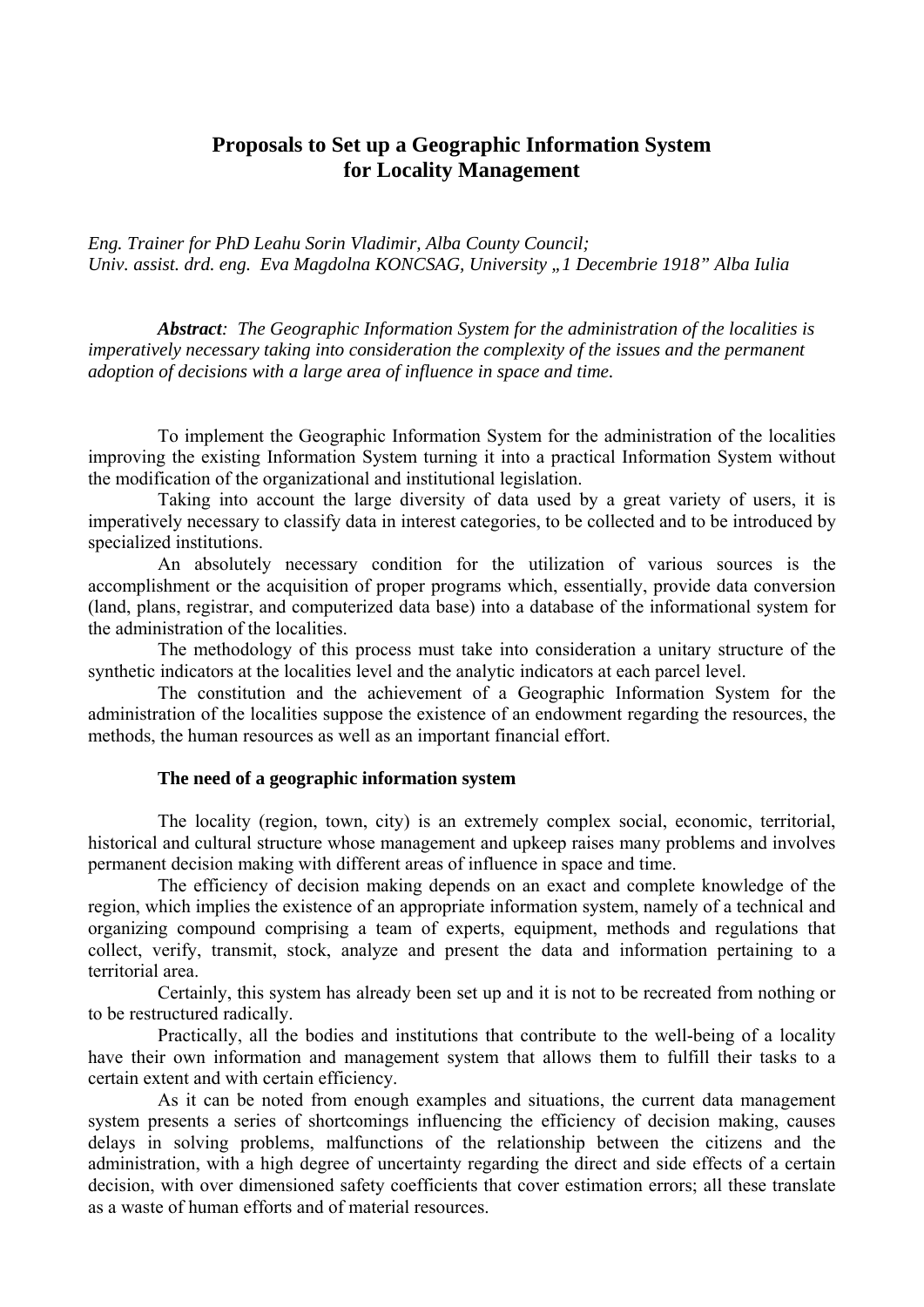This situation is generated by several factors, some of which, that are technical and in direct connection with the topic of this paper, we mention below:

- Old information registration and reference technology;
- Lack of topographical reference;
- Data redundancy;
- Lack of analysis functions.

## **Premises and requirements**

The main element at the basis of the new method to set up the locality management database is the computer with the intention to turn the current information system into a practical computer system without changing the organizational framework.

The proposed management system is based on space data and starts from the assumption that there is topographic basis necessary to report these data.

Another assumption is that the database will be jointly used by several institutions and bodies that govern the normal development of activities in a locality.

Considering the diversity of data that the multiple users utilize, it is necessary that the data grouped according to interest categories should be collected and introduced by several specialized institutions (the City Hall, the Statistics County Division, the Local Agency for Cadastre and Land Registration, the Public Utilities Companies, the Sanitary Divisions, etc.)

In order to prevent resource waste and differences of adjustment, the following are needed:

- A single topographic support;
- Mutual data access;
- Coordination;
- Planning;

#### **Stages of information system development**

We can basically identify the following major stages to set up and organize a geographic information system:

- set up the topographic base;
- collect and report (register) data;
- track changes in the territory and modify them in the database;
- draw reports.

Certainly, each stage implies resources, logical and staff.

#### **Topographic Base Setup**

The topographic base is represented by the digital map. The digital map implies proper equipment and specialized processing software as well as a material and human effort.

In order to create the digital map, there are two major activities:

- carry out geodetic and topographic surveys in order to update the topographic base;
- scan and digitize the extant maps that are true to the reality and comply with the technical norms regarding the precision, scale and content criteria.

Stages of topographic base development:

- chose the system of coordinates
- create the support network;
- planimetric network;
- altimetric network;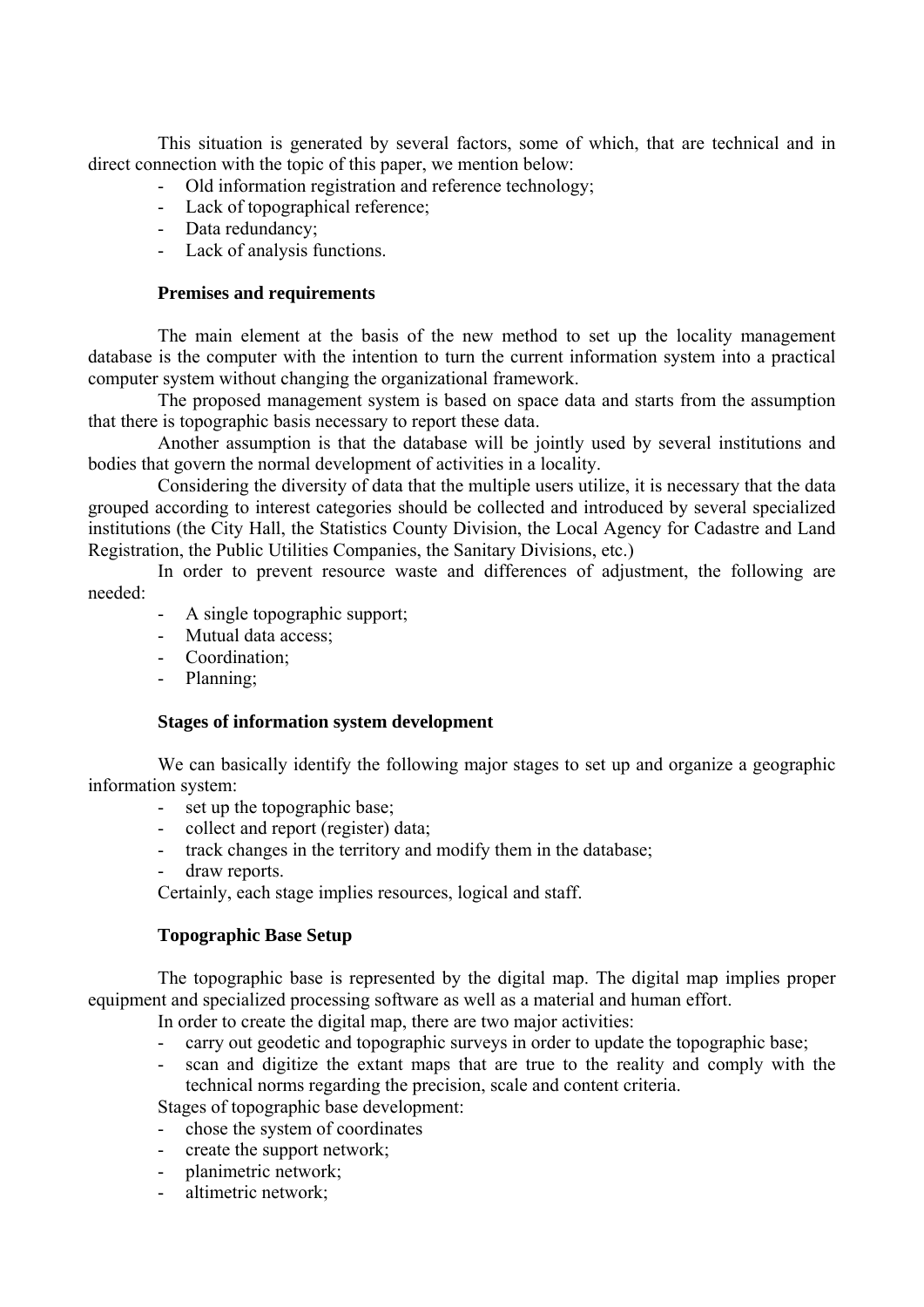- create the topographic map.

## **Collect and report (register) data**

The data required for locality management cover an extremely wide range so that only one institution cannot possibly collect and register them all. Thus, the main institutions that collect and store data for locality management are:

- The City Hall:
- The Statistics County Division;
- The Local Agency for Cadastre and Land Registration;
- The Public Utilities Companies;
- Private Service Companies;
- The School Inspectorate;
- The Sanitary Divisions;
- The Chamber of Commerce.

Also, the following need to be recorded for each data or data category:

- The main owner:
- The users;
- If there are any access and/or use restrictions.

The system's efficiency and its well function depend on the collaboration between various data owners and beneficiaries that are necessary to locality management.

## **Tracking changes in the territory and introducing them into the databases**

In general, the institutions that hold primary data should also take the responsibility of tracking any changes that may occur in the territory, of recording them and communicating them to the other users.

## **Drawing reports**

When the system is drawn, there is a certain number of standard reports necessary for database management and for generating new reports, set by the users.

Such reports are tables, of which we mention:

- Lands according to their use category;

| Group         | <b>Service Category</b> | Code | Number of parcels | Area<br>$-m2$ - |
|---------------|-------------------------|------|-------------------|-----------------|
|               | Tillable                | 1.1  |                   |                 |
|               | Hay-fields              | 1.2  |                   | 0               |
| Farm<br>land  | Orchards                | 1.3  |                   |                 |
|               | Pastures                | 1.4  |                   | $\mathbf{0}$    |
|               | Vineyards               | 1.5  |                   |                 |
| Total         |                         |      |                   |                 |
| Constructions |                         | 1.7  | 39                | 23565           |
|               | Water, reed             | 1.6  |                   | 0               |
| Other         | Roads                   | 1.8  |                   |                 |
| fields        | Forests                 | 1.9  |                   |                 |
|               | Unproductive            | 1.10 |                   |                 |
| Total         |                         |      |                   |                 |
| Overall Total |                         |      |                   | 23565           |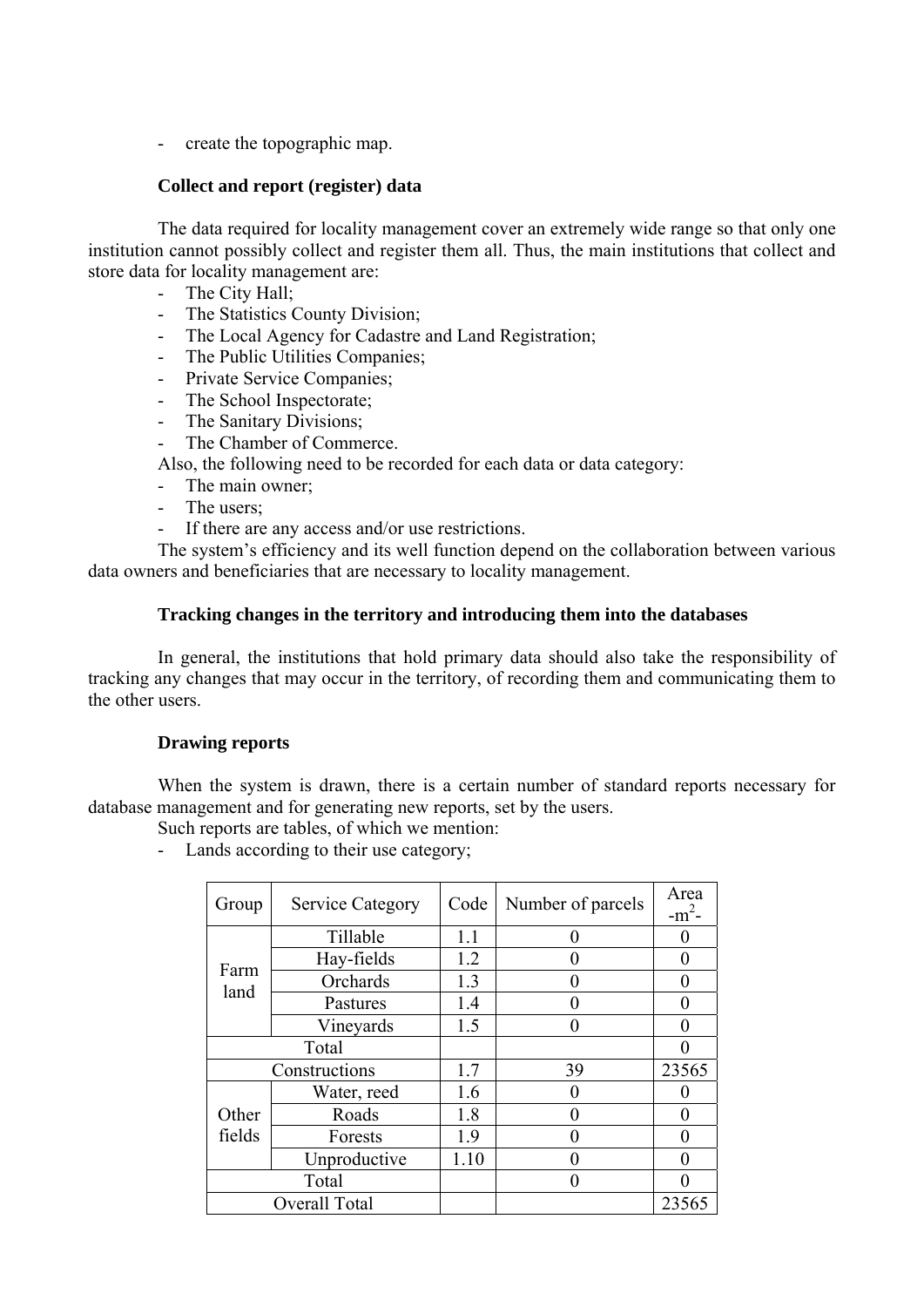- Parcels according to available public utilities;

| Public utilities   | Number of | Area     |
|--------------------|-----------|----------|
|                    | parcels   | $-m^2$ - |
| Water supply A     | 236       | 54663    |
| Sewerage C         | 187       | 37168    |
| Heating systems t  | 45        | 11554    |
| Electrical power E | 236       | 54663    |
| Natural gas G      | 108       | 23414    |
| Phone network T    | 187       | 37168    |

- Land register of parcels ;

| No. | Land register<br>no. of the<br>estate | Address of<br>the<br>estate/place<br>name | Estate group Destination<br>code | group code parcel | No. | No.<br>cadastral<br>party |
|-----|---------------------------------------|-------------------------------------------|----------------------------------|-------------------|-----|---------------------------|
|     |                                       |                                           |                                  |                   |     |                           |
|     |                                       |                                           |                                  |                   |     |                           |
|     |                                       |                                           |                                  |                   |     |                           |
|     |                                       |                                           |                                  |                   |     |                           |

- Buildings according to type of property;

| Types of property             | Number of | Area     |
|-------------------------------|-----------|----------|
|                               | parcels   | $-m^2$ - |
| Government Public Property N  |           | 12534    |
| Local Public Property L       | 16        | 33107    |
| Government Private Property S |           |          |
| Local Private Property A      | 13        | 15644    |
| Private Property of Physical  | 172       | 127580   |
| Persons F                     |           |          |
| Private Property of Legal     | 31        | 38936    |
| Persons J                     |           |          |

- Buildings according to height category;

| Building, height  | No. of buildings | Built area | Total area |
|-------------------|------------------|------------|------------|
| Ground floor      |                  |            |            |
| Ground floor $+1$ |                  |            |            |
| Ground floor $+2$ |                  |            |            |
|                   |                  |            |            |
| With basement     |                  |            |            |
| Without basement  |                  |            |            |
| Total no. of      |                  |            |            |
| buildings         |                  |            |            |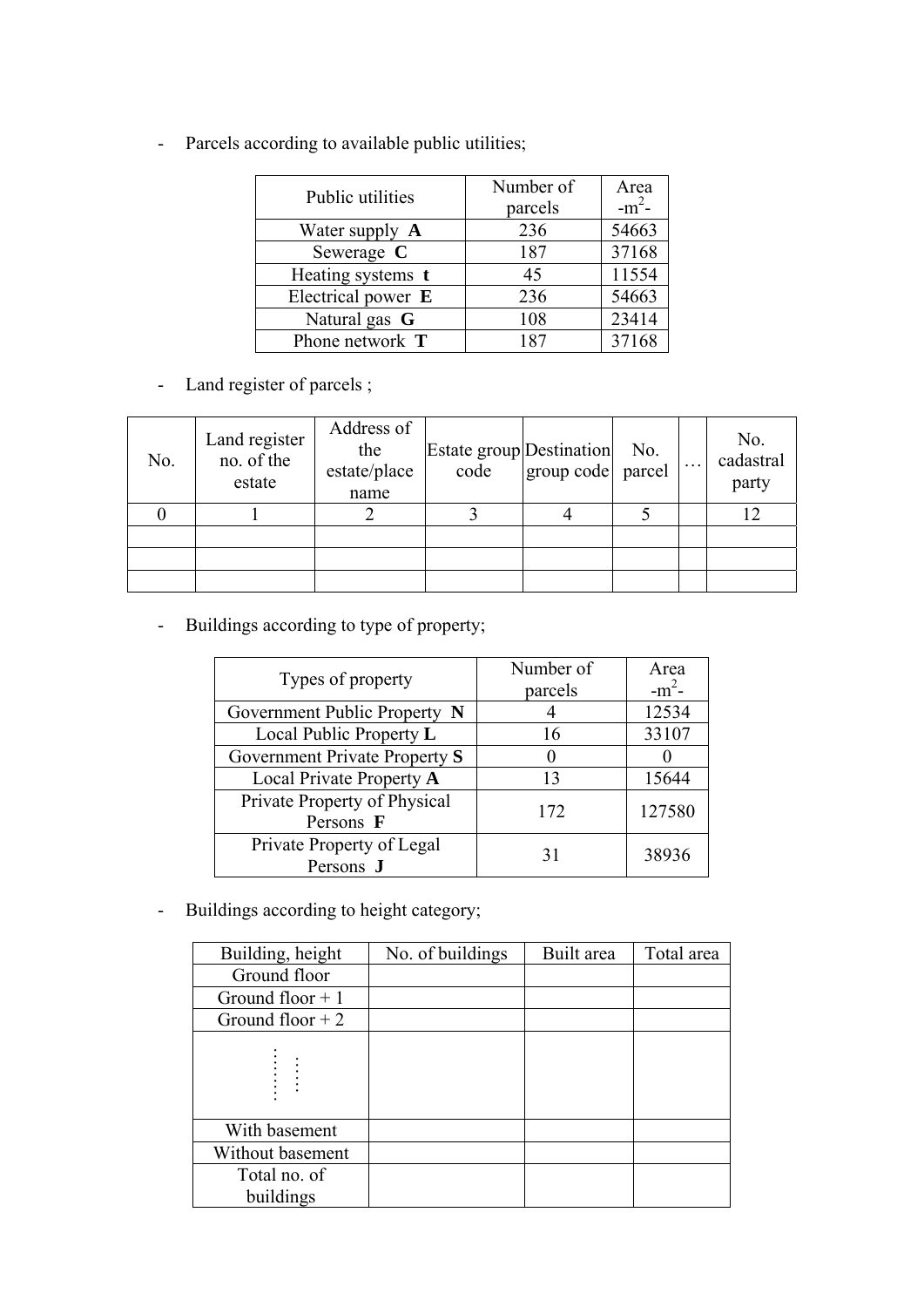We also have to take into consideration the graphical representations (diagrams) and the map representations, meaning theme maps generated according to the information in the database.

## **Database structure**

The database of the proposed information system contains two large data categories:

- Graphic data that make the digital map;
- Text data (attributes, non graphic) that are quantitative or qualitative characteristics of the objects in the field and represented on the digital map.

The graphic data are vectors and organized on several theme levels, and namely:

a) The support geodetic network One level, type of data - point

Characteristics:

- type (planimetry, altimetry, common);
- marking type (boundary stone type, mark signal, benchmark);
- surface coordinates:
- surface precision (standard deviation coord.X, Y);
- elevation precision;

b) Traffic arteries

1. Level traffic junction (road crossings), type of data - point Characteristics;

- Identification code (one for each locality)
- name (in squares)

2. Level road axes, type of data – line (uniting two road junctions) Characteristics:

- name;
- direction;
- maximum weight;
- vertical outline cargo;
- coating type;
- number of lanes/direction;
- maximum speed/direction.

3. Level of made-up roads, data type – polygon Characteristics:

- type (bridge, footbridge, pier, deck ...);
- car category, pedestrian, mixed);
- outline.

c) Parcels

One level, type of data- polygon Characteristics:

- Cadastral number ;
- destination;
- use category;
- type of property;
- owner;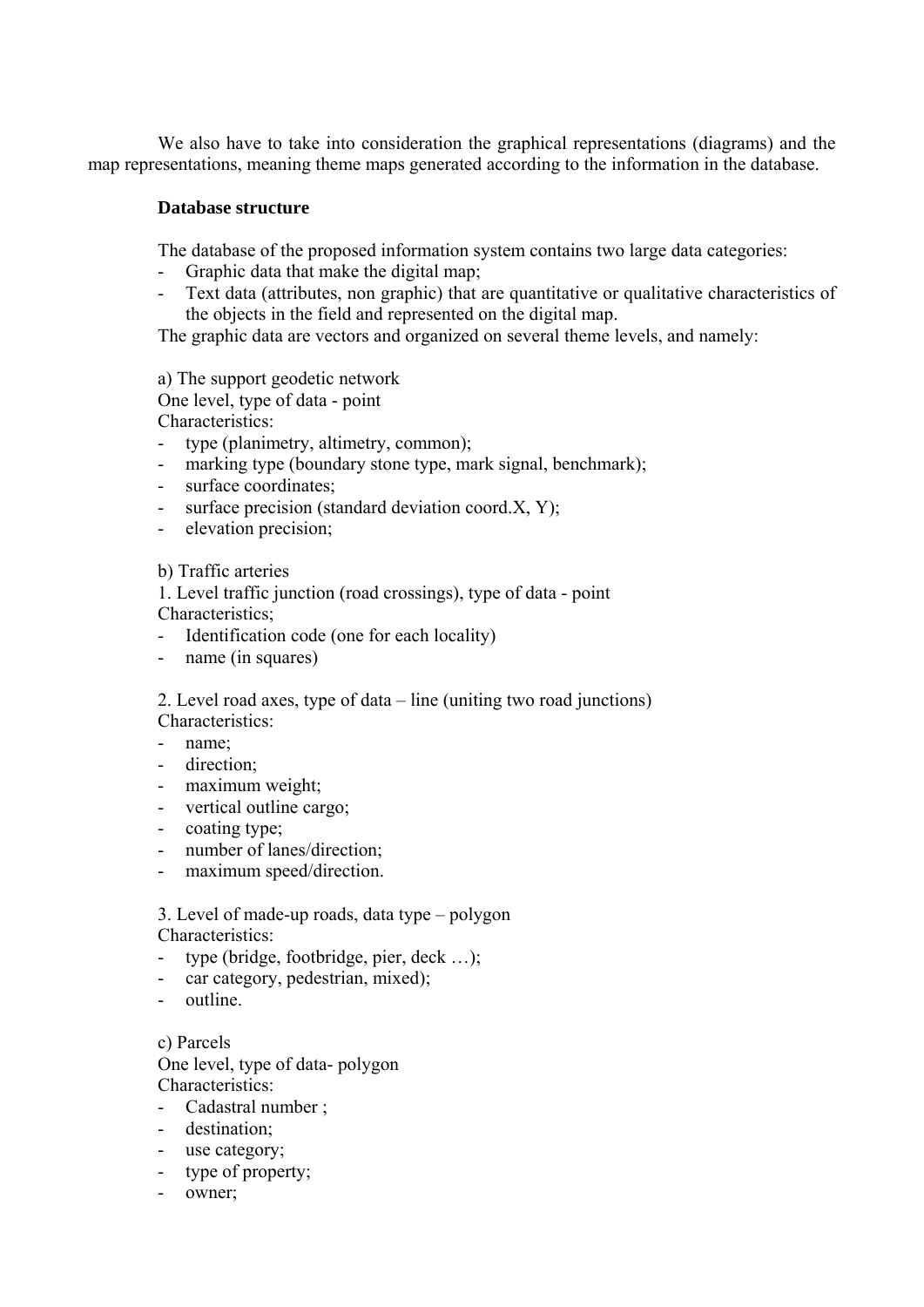- area (determined);
- area (recorded in legal documents);
- post address.

d) Constructions One level, type of data- polygon Characteristics:

address<sup>.</sup>

- building name;
- destination;
- area (determined);
- area (recorded in legal documents);
- number of inhabitants;
- no. of levels;
- owner:
- value;
- condition.

e) Public network

Level junctions, type of data - point (representing network junctions: connections, ramifications, etc.)

Level transportation means, type of data – line (representing transportation line route).

f) Zoning

For each zoning we can consider a sole level with polygon type data.

We speak of two main categories:

1. Hierarchic zoning, where the polygons of a territorial division have to be contained in the polygons of a higher territorial division.

2. General zoning, where the outlines of a territorial division are no longer contained in the outlines of another.

Test data, also called attributes, refer to a certain graphic entity (point, line, polygon) that it characterizes.

In order to allow a coherent organization of the database, in order to achieve mass memory economy and to easily use the system, it is recommended that when possible, text data should be encoded. For instance, for the building type, a code of one letter could be used ( A, B, C, or D )

Between the different categories of files and registrations, graphic and text, which make up the database, several mutual relations are established, thus ensuring coherent information and coherent connections among them.

| Name | Code | Post<br>Numbers | Dimensions | Coating<br>Type |
|------|------|-----------------|------------|-----------------|
|      |      |                 |            |                 |
|      |      |                 |            |                 |
|      |      |                 |            |                 |
|      |      |                 |            |                 |
|      |      |                 |            |                 |
|      |      |                 |            |                 |

## **ARTERIES**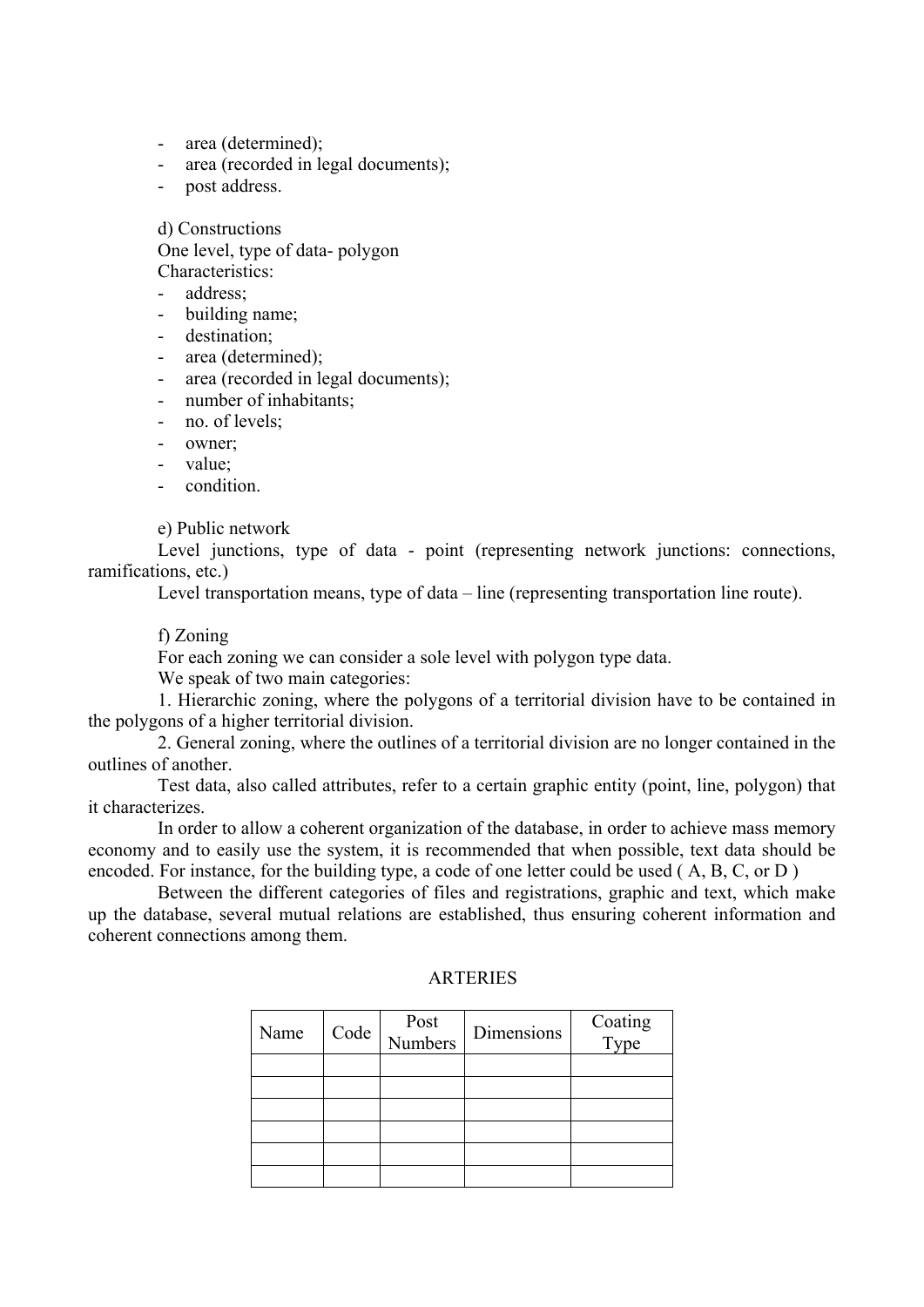

# Fig. 1 Artery level

**OWNERS** 

| Name Address | $\begin{array}{c c} \text{Cadastral} \\ \hline \text{Party} \end{array}$ Code |  |
|--------------|-------------------------------------------------------------------------------|--|
|              |                                                                               |  |
|              |                                                                               |  |
|              |                                                                               |  |
|              |                                                                               |  |



Fig. 2 Parcel Level